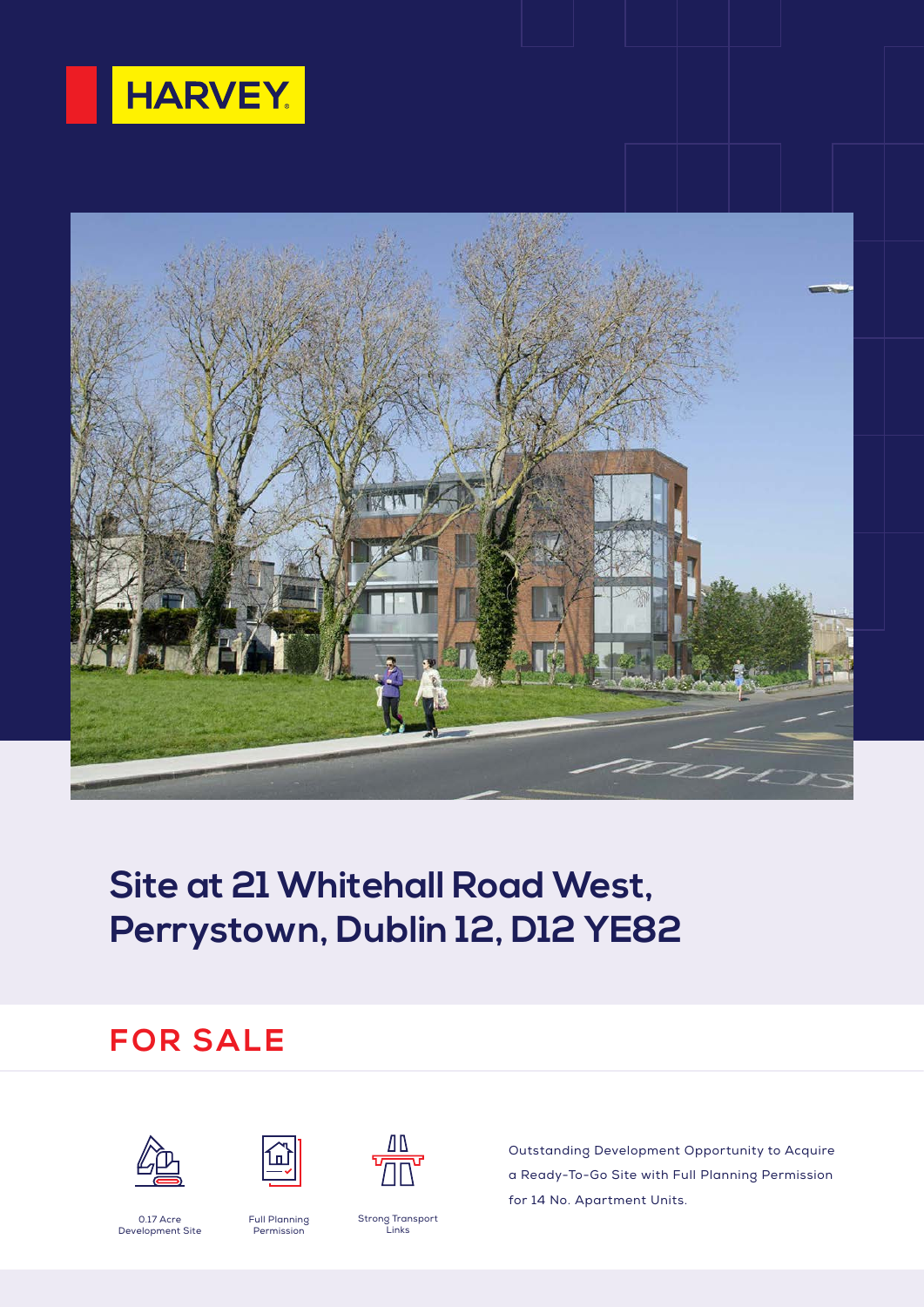

#### **P R O P E R T Y F E AT U R E S**



Full Planning Permission for 14 No. Units

 $\mathbb{E}^3$ 

Surface Car Parking for 5 No. Cars



South West/South East Facing Terraces



Strong Public Transport Options Close-By



Very Generous Sized Apartments



Communal Roof Garden

#### **LOCATION HIGHLIGHTS**

- Located on the north side of Whitehall Road West, just 290m south of St. Agnes Road and R818 crossroads junction.
- Very popular and well established residential suburb of South Dublin, approximately 6km south west of Dublin City Centre.
- Excellent array of local amenities in the immediate area, including Dunnes Stores, McDonalds and Applegreen.
- St. Damien's National Primary School is located 2 minutes' walk from the site.
- The area is served by a high volume of Dublin Bus routes.
- The site is immediately adjacent to an open space park area.

#### **PLANNING PERMISSION**

Notification of decision to grant Full Planning Permission was obtained in May 2021 for a development of 14 no. apartments, comprising 10 no. one bedroom units and 4 no. two bedroom units, arranged over a part 3-storey and part 4-storey apartment building, together with 5 no. car parking spaces at surface level. Full details of the Planning Permission are available at www.sdublincoco.ie under Application No. SD20A/0306.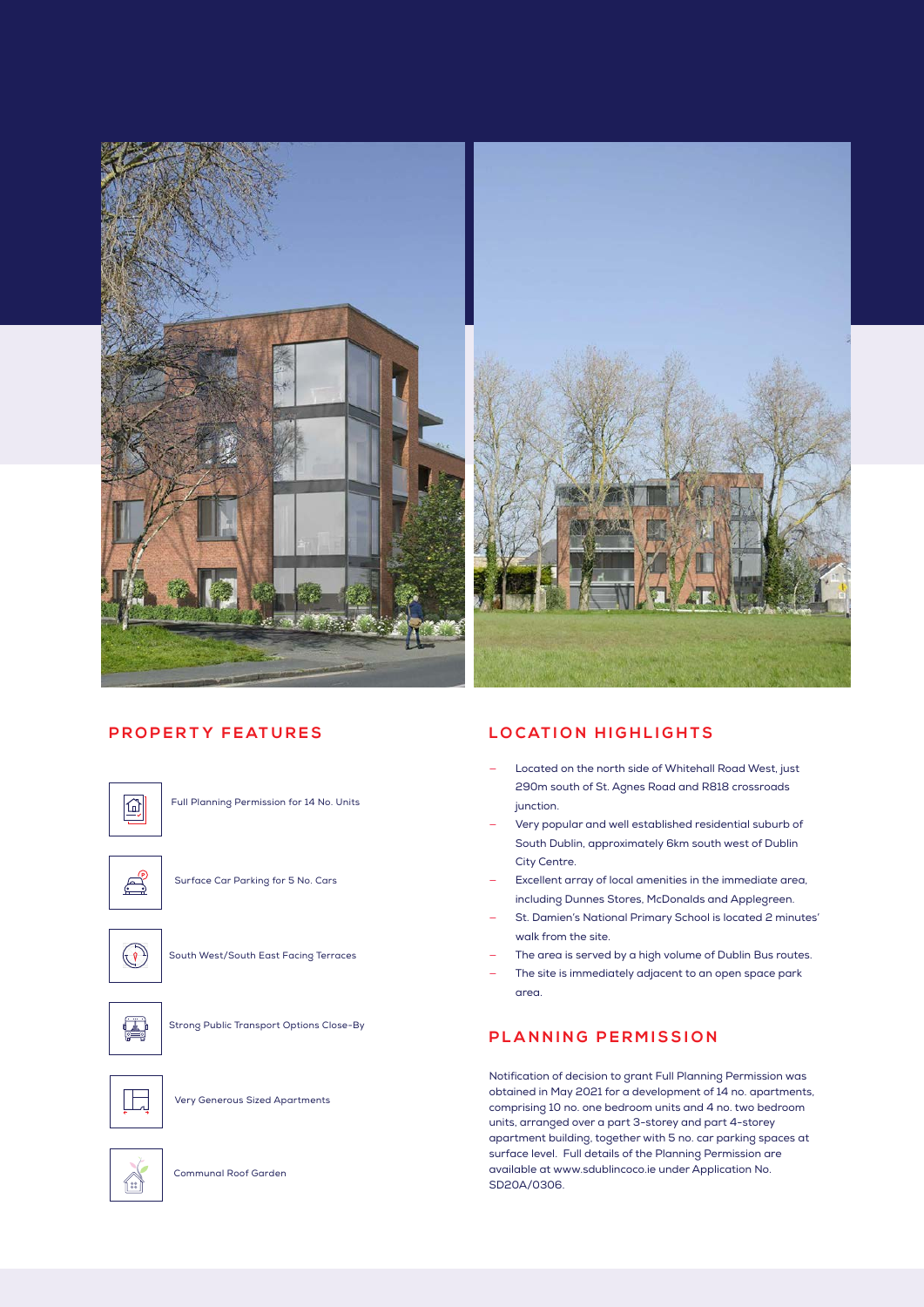

### **SCHEDULE OF ACCOMMODATION**

| <b>FLOOR</b><br><b>LEVEL</b>          | <b>APARTMENT</b><br>No. | <b>BEDS</b>    | <b>SIZE</b><br>(Sq. m.) | <b>TERRACE</b><br>(Sq, m) |
|---------------------------------------|-------------------------|----------------|-------------------------|---------------------------|
| <b>GROUND</b>                         | Apt.1                   | ı              | 49                      | 9.7                       |
|                                       | Apt. 2                  | ı              | 53                      | 7.7                       |
|                                       | Apt. 3                  | ı              | 51                      | 8.4                       |
|                                       | Apt. 4                  | ı              | 47                      | 5.0                       |
| <b>FIRST</b>                          | Apt.5                   | 2              | 81                      | 9.7                       |
|                                       | Apt. 6                  | 2              | 76                      | 7.7                       |
|                                       | Apt. 7                  | ı              | 51                      | 8.4                       |
|                                       | Apt. 8                  | 1              | 47                      | 5.0                       |
| <b>SECOND</b>                         | Apt. 9                  | $\overline{a}$ | 81                      | 9.7                       |
|                                       | <b>Apt. 10</b>          | 2              | 76                      | 7.7                       |
|                                       | Apt. 11                 | ı              | 51                      | 8.4                       |
|                                       | Apt. 12                 | ı              | 47                      | 5.0                       |
| <b>THIRD</b>                          | Apt. 13                 | ı              | 54                      | 14.0                      |
|                                       | Apt. 14                 | ı              | 51                      | 13.6                      |
| <b>COMMUNAL</b><br><b>ROOF GARDEN</b> |                         |                |                         | 92.0                      |